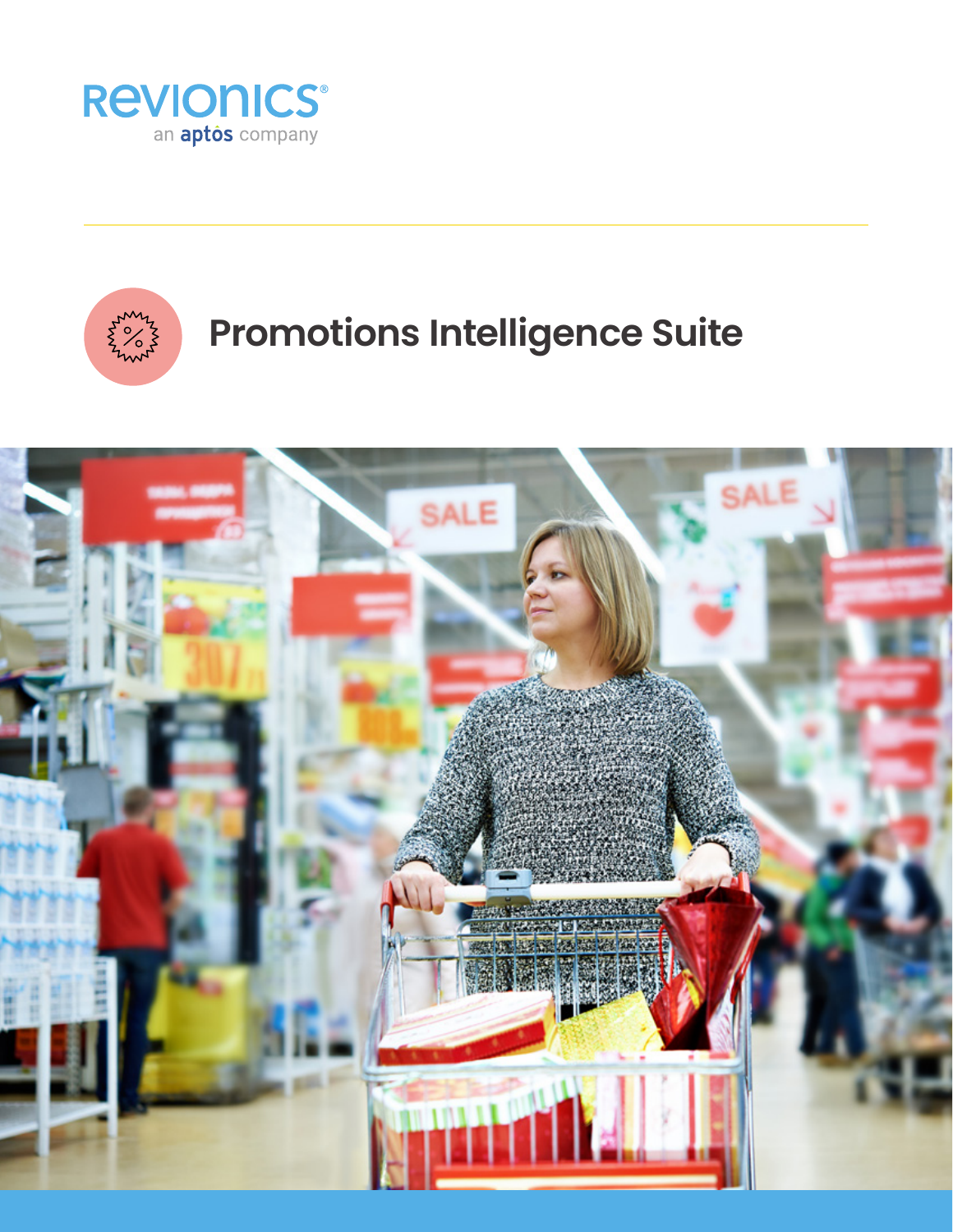# **Run profitable promotions**

Get the right offer in front of customers at the right time by uniting your pricing, marketing, and category teams to deliver effective, targeted promotions.

## **Advanced AI for optimal promotions and accurate forecasts**

- Create tailored promotions based on your sales data, customer behavior, locations, goals and more
- Streamline promotion planning and execution across multiple teams
- Analyze prior promotion effectiveness across channels and quantify impact to eliminate under-performers
- Improve forecasting and simulate 'What if' scenarios to evaluate market or financial impacts



# **Promo Planning & Optimization**

Promo Planning & Optimization helps retailers improve promotional performance by tailoring their strategy to the most efficient promotions for supporting specific goals and targets. With guidance from our advanced AI, you can match the right items with the right promotional vehicles and timing to optimize offers and achieve the best results.

### **Let go of ineffective promotions**

- One unified platform for your Pricing, Merchandising and Marketing teams to seamlessly plan, manage and execute promotions
- Plan the right promotion based on your customer data with powerful AI simulations for what-if offers, vendor funds and vehicles
- 
- Improve predictive planning with forecasting that supports and provides visibility to inventory constraints, cannibalization, affinity, and vendor funding impacts
- Stay on top of trends with daily updates including forecasts of sales and profits for all items and offers set up within each activity

## **Key Features:**

- Multi-year event and campaign calendars, including ad layout designs, targets and budgets
- Flexible planning platform with support for excel uploads, data integrations and portal-based management
- Single view of performance, vendor funds, promotion vehicles and targets
- Transparent recommendations with item level data for forecasts, funding and target coverage and gaps, affinity, cannibalization and more